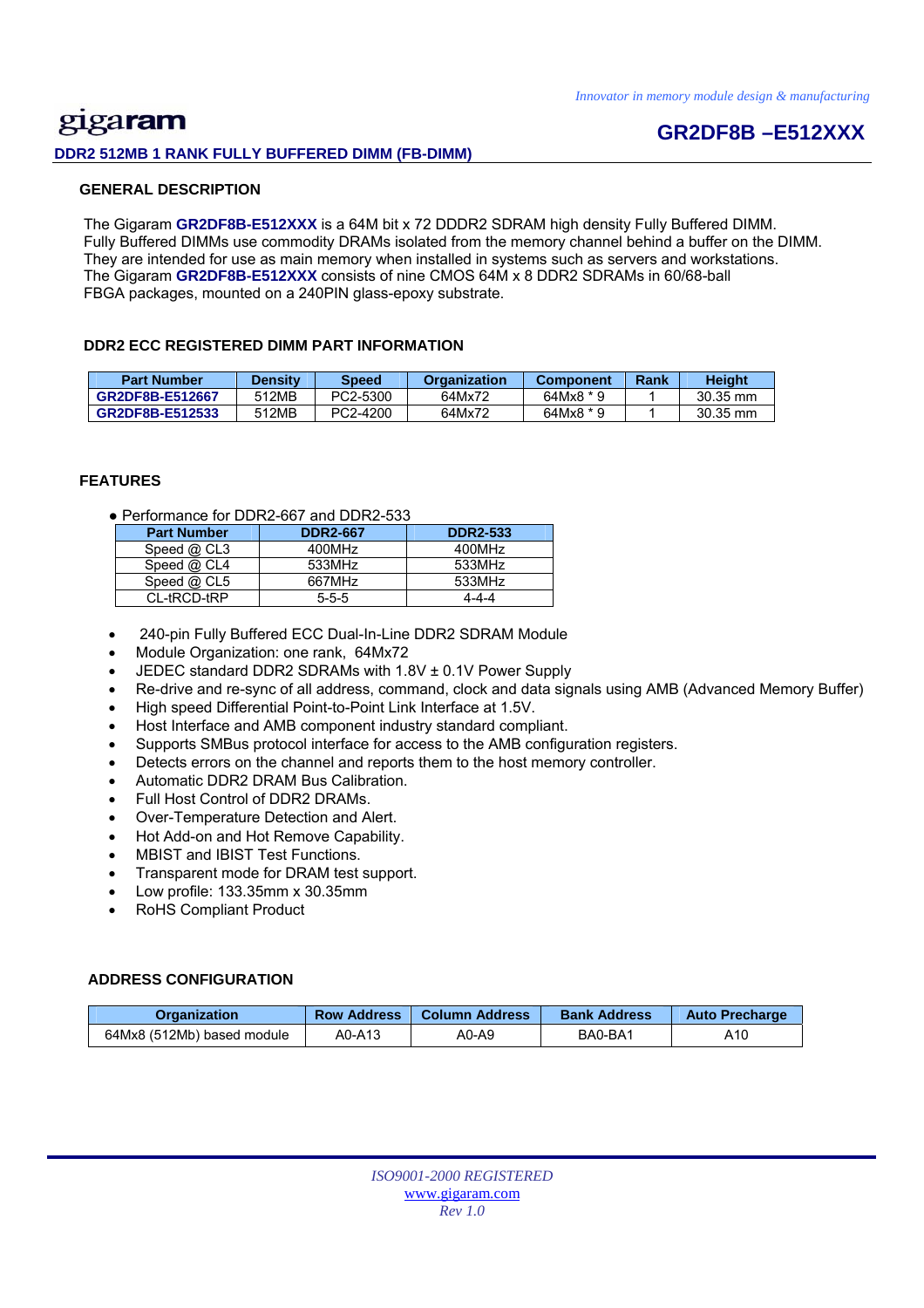# **GR2DF8B –E512XXX**

### **DDR2 512MB 1 RANK FULLY BUFFERED DIMM (FB-DIMM)**

#### **PIN CONFIGURATIONS (Front Side/ Back Side)**

| Pin                     | <b>FRONT</b>    | Pin              | <b>BACK</b>             | Pin             | <b>FRONT</b>                  | Pin              | <b>BACK</b>     |
|-------------------------|-----------------|------------------|-------------------------|-----------------|-------------------------------|------------------|-----------------|
| $\mathbf{1}$            | <b>VDD</b>      | 121              | <b>VDD</b>              | 62              | <b>VSS</b>                    | 182              | <b>VSS</b>      |
| $\overline{\mathbf{c}}$ | VDD             | 122              | VDD                     | 63              | <b>PN10</b>                   | 183              | <b>SN10</b>     |
| 3                       | <b>VDD</b>      | 123              | <b>VDD</b>              | 64              | /PN10                         | 184              | /SN10           |
| 4                       | <b>VSS</b>      | 124              | <b>VSS</b>              | 65              | <b>VSS</b>                    | 185              | <b>VSS</b>      |
| 5                       | VDD             | 125              | VDD                     | 66              | <b>PN11</b>                   | 186              | <b>SN11</b>     |
| 6                       | <b>VDD</b>      | 126              | <b>VDD</b>              | 67              | /PN11                         | 187              | /SN11           |
| $\overline{7}$          | VDD             | 127              | VDD                     | 68              | <b>VSS</b>                    | 188              | <b>VSS</b>      |
| 8                       | <b>VSS</b>      | 128              | <b>VSS</b>              |                 | <b>KEY</b>                    |                  | <b>KEY</b>      |
| $\boldsymbol{9}$        | $\overline{C}$  | 129              | <b>VCC</b>              | 69              | <b>VSS</b>                    | 189              | <b>VSS</b>      |
| 10                      | <b>VCC</b>      | 130              | <b>VCC</b>              | 70              | PS <sub>0</sub>               | 190              | SS <sub>0</sub> |
| 11                      | <b>VSS</b>      | 131              | <b>VSS</b>              | $\overline{71}$ | /PS0                          | 191              | /SS0            |
| $\overline{12}$         | VCC             | $\overline{132}$ | <b>VCC</b>              | 72              | <b>VSS</b>                    | 192              | <b>VSS</b>      |
| 13                      | <b>VCC</b>      | 133              | <b>VCC</b>              | 73              | PS1                           | 193              | SS <sub>1</sub> |
| $\overline{14}$         | <b>VSS</b>      | 134              | <b>VSS</b>              | 74              | /PS1                          | 194              | /SS1            |
| 15                      | <b>VTT</b>      | 135              | <b>VTT</b>              | 75              | <b>VSS</b>                    | 195              | <b>VSS</b>      |
| 16                      | VID1            | 136              | VID <sub>0</sub>        | 76              | PS <sub>2</sub>               | 196              | SS <sub>2</sub> |
| $\overline{17}$         | /RESET          | 137              | DNU/M_TEST              | $\overline{77}$ | $\overline{P}$ S <sub>2</sub> | 197              | /SS2            |
| 18                      | <b>VSS</b>      | 138              | <b>VSS</b>              | 78              | <b>VSS</b>                    | 198              | <b>VSS</b>      |
| 19                      | RFU**           | 139              | RFU**                   | 79              | PS <sub>3</sub>               | 199              | SS <sub>3</sub> |
| 20                      | RFU**           | 140              | RFU**                   | 80              | /PS3                          | 200              | /SS3            |
| 21                      | <b>VSS</b>      | 141              | <b>VSS</b>              | 81              | <b>VSS</b>                    | 201              | <b>VSS</b>      |
| 22                      | PN <sub>0</sub> | 142              | SN <sub>0</sub>         | 82              | PS4                           | 202              | SS <sub>4</sub> |
| 23                      | /PN0            | 143              | $\overline{/SNO}$       | 83              | /PS4                          | 203              | /SS4            |
| $\overline{24}$         | <b>VSS</b>      | 144              | $\overline{\text{VSS}}$ | 84              | <b>VSS</b>                    | 204              | <b>VSS</b>      |
| $\overline{25}$         | PN <sub>1</sub> | 145              | SN <sub>1</sub>         | 85              | <b>VSS</b>                    | 205              | <b>VSS</b>      |
| 26                      | /PN1            | 146              | /SN1                    | 86              | RFU*                          | 206              | RFU*            |
| 27                      | <b>VSS</b>      | 147              | <b>VSS</b>              | 87              | RFU*                          | 207              | RFU*            |
| 28                      | PN <sub>2</sub> | 148              | SN <sub>2</sub>         | 88              | <b>VSS</b>                    | 208              | <b>VSS</b>      |
| 29                      | /PN2            | 149              | /SN2                    | 89              | <b>VSS</b>                    | 209              | <b>VSS</b>      |
| 30                      | <b>VSS</b>      | 150              | <b>VSS</b>              | 90              | PS <sub>9</sub>               | 210              | SS9             |
| 31                      | PN <sub>3</sub> | 151              | SN <sub>3</sub>         | 91              | /PS9                          | 211              | /SS9            |
| 32                      | /PN3            | 152              | /SN3                    | 92              | <b>VSS</b>                    | 212              | <b>VSS</b>      |
| 33                      | <b>VSS</b>      | 153              | <b>VSS</b>              | 93              | PS <sub>5</sub>               | 213              | SS <sub>5</sub> |
| $\overline{34}$         | PN4             | 154              | SN4                     | 94              | /PS5                          | 214              | /SS5            |
| 35                      | /PN4            | 155              | /SM4                    | 95              | <b>VSS</b>                    | 215              | <b>VSS</b>      |
| 36                      | <b>VSS</b>      | 156              | <b>VSS</b>              | 96              | PS <sub>6</sub>               | 216              | SS <sub>6</sub> |
| 37                      | PN <sub>5</sub> | 157              | SN <sub>5</sub>         | 97              | /PS6                          | 217              | /SS6            |
| 38                      | /PN5            | 158              | /SN5                    | 98              | <b>VSS</b>                    | 218              | <b>VSS</b>      |
| 39                      | <b>VSS</b>      | 159              | <b>VSS</b>              | 99              | PS7                           | 219              | SS7             |
| 40                      | <b>PN13</b>     | 160              | <b>SN13</b>             | 100             | /PS7                          | 220              | /SS7            |
| 41                      | /PN13           | 161              | /SN13                   | 101             | <b>VSS</b>                    | 221              | <b>VSS</b>      |
| 42                      | <b>VSS</b>      | 162              | <b>VSS</b>              | 102             | PS8                           | $\overline{222}$ | SS <sub>8</sub> |
| 43                      | <b>VSS</b>      | 163              | <b>VSS</b>              | 103             | /PS8                          | 223              | /SS8            |
| 44                      | RFU*            | 164              | RFU*                    | 104             | <b>VSS</b>                    | 224              | <b>VSS</b>      |
| 45                      | RFU*            | 165              | RFU*                    | 105             | RFU**                         | 225              | RFU**           |
| 46                      | <b>VSS</b>      | 166              | <b>VSS</b>              | 106             | RFU**                         | 226              | RFU**           |
| 47                      | <b>VSS</b>      | 167              | <b>VSS</b>              | 107             | <b>VSS</b>                    | 227              | <b>VSS</b>      |
| 48                      | <b>PN12</b>     | 168              | <b>SN12</b>             | 108             | <b>VDD</b>                    | 228              | <b>SCK</b>      |
| 49                      | /PN12           | 169              | /SN12                   | 109             | VDD                           | 229              | /SCK            |
| 50                      | <b>VSS</b>      | 170              | <b>VSS</b>              | 110             | <b>VSS</b>                    | 230              | <b>VSS</b>      |
| 51                      | PN <sub>6</sub> | 171              | SN <sub>6</sub>         | 111             | VDD                           | 231              | <b>VDD</b>      |
| 52                      | /PN6            | 172              | /SN6                    | 112             | VDD                           | 232              | <b>VDD</b>      |
| 53                      | <b>VSS</b>      | 173              | <b>VSS</b>              | 113             | VDD                           | 233              | <b>VDD</b>      |
| 54                      | PN7             | 174              | SN <sub>7</sub>         | 114             | <b>VSS</b>                    | 234              | <b>VSS</b>      |
| 55                      | /PN7            | 175              | /SN7                    | 115             | VDD                           | 235              | VDD             |
| 56                      | <b>VSS</b>      | 176              | <b>VSS</b>              | 116             | VDD                           | 236              | VDD             |
| 57                      | PN8             | 177              | SN <sub>8</sub>         | 117             | <b>VTT</b>                    | 237              | <b>VTT</b>      |
| 58                      | /PN8            | 178              | /SN8                    | 118             | SA2                           | 238              | <b>VDDSPD</b>   |
| 59                      | <b>VSS</b>      | 179              | <b>VSS</b>              | 119             | <b>SDA</b>                    | 239              | SA0             |
| 60                      | PN9             | 180              | SN9                     | 120             | <b>SCL</b>                    | 240              | SA <sub>1</sub> |
| 61                      | /PN9            | 181              | /SN9                    |                 |                               |                  |                 |

**\*** These pin positions are reserved for forwarded clocks to be used in future module implementations

\*\* These pin positions are reserved for future architecture flexibility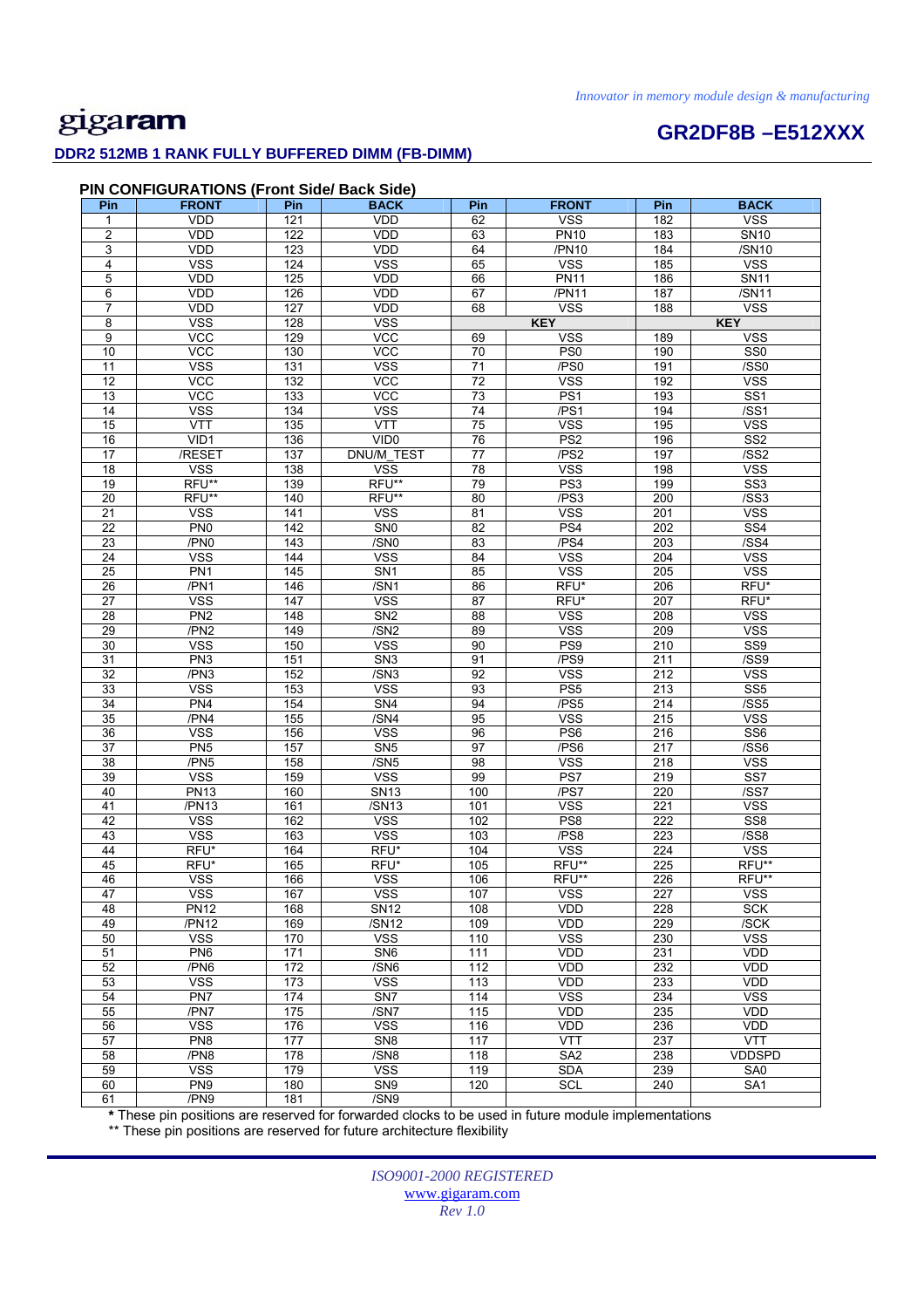## gigaram **DDR2 512MB 1 RANK FULLY BUFFERED DIMM (FB-DIMM)**

### **GR2DF8B –E512XXX**

### **FB DIMM INPUT/OUTPUT FUNCTIONAL DESCRIPTION**

| <b>Symbol</b>                | Type   | <b>Polarity</b>     | <b>Function</b>                                                 |  |  |
|------------------------------|--------|---------------------|-----------------------------------------------------------------|--|--|
| <b>Channel Signals</b>       |        |                     |                                                                 |  |  |
| SCK, /SCK                    | Input  | <b>Differential</b> | <b>System Clock Input</b>                                       |  |  |
| PN[13:0], /PN [13:0]         | Output | Differential        | Primary Northbound Data                                         |  |  |
| PS[9:0], /PS[9:0]            | Input  | <b>Differential</b> | Primary Southbound Data                                         |  |  |
| SN[13:0], /SN [13:0]         | Input  | Differential        | Secondary Northbound Data                                       |  |  |
| SS[9:0], /SS[9:0]            | Output | <b>Differential</b> | Secondary Southbound Data                                       |  |  |
| <b>SMB Bus Signals</b>       |        |                     |                                                                 |  |  |
| SA [2:0]                     | Input  | ۰                   | SPD Address, also used to select the DIMM number in the AMB     |  |  |
| <b>SDA</b>                   | 1/O    |                     | SPD Data, A resistor must be connected from the SDA bus line to |  |  |
|                              |        |                     | VDDSPD on the system planar to act as a pull-up                 |  |  |
| <b>SCL</b>                   | Input  |                     | <b>SPD Clock</b>                                                |  |  |
| <b>Miscellaneous Signals</b> |        |                     |                                                                 |  |  |
| /RESET                       | Input  | <b>Active Low</b>   | <b>AMB Reset Signal</b>                                         |  |  |
| VID[1:0]                     | Input  |                     | Voltage ID. Both pins shall be NC in case of VDD=1.8V, Vcc=1.5V |  |  |
| TEST                         | Analog | $+0.9V$             | DRAM Vref Margin Test. Do not connect on the system planar.     |  |  |
| Power / Ground               |        |                     |                                                                 |  |  |
| VDD                          | Supply | $+1.8V$             | DDR2 Dram power                                                 |  |  |
| <b>VCC</b>                   | Supply | $+1.5V$             | AMB Core power                                                  |  |  |
| V <sub>DDSPD</sub>           | Supply | $+3.3V$             | SPD power                                                       |  |  |

#### **ABSOLUTE MAXIMUM RATINGS**

| <b>Parameter</b>                                  | <b>Symbol</b>             |          | <b>Limit Values</b> | <b>Unit</b>  | <b>Note</b> |
|---------------------------------------------------|---------------------------|----------|---------------------|--------------|-------------|
|                                                   |                           | Min.     | Max.                |              |             |
| Voltage on any pins relative to Vss               | $V_{IN}$ , $V_{OUT}$      | $-0.3$   | 1.75                | V            |             |
| Voltage on V <sub>cc</sub> relative to Vss        | $V_{\rm CC}$              | $-0.3$   | 1.75                | V            |             |
| Voltage on V <sub>DD</sub> relative to Vss        | $V_{DD}$                  | $-0.5$   | 2.3                 | v            |             |
| Voltage on $V_{TT}$ relative to $V_{SS}$          | $V_{TT}$                  | $-0.5$   | 2.3                 | v            |             |
| Storage temperature range                         | $\mathsf{T}_{\text{STG}}$ | -55      | $+100$              | °C           |             |
| DDR2 SDRAM device operating temperature (Ambient) | <b>T</b> <sub>CASE</sub>  | $\Omega$ | 85                  | °C           | 1, 2        |
|                                                   |                           | 85       | 95                  |              |             |
| AMB device operating temperature (Ambient)        |                           | 0        | 110                 | $^{\circ}$ C | 1, 2        |

 Note:1. Stresses greater than those listed under "Absolute Maximum Ratings" may cause permanent damage to the device. This is a stress rating only and functional operation of the device at these or any other conditions above those indicated in the operational sections of this specification is not implied. Exposure to absolute maximum rating conditions for extended periods may affect reliability.

2. DDR2 SDRAMs of FBDIMM should require this specification.

| Parameter                         |              | Symbol                           | <b>DRAM</b> | Units |
|-----------------------------------|--------------|----------------------------------|-------------|-------|
| Average periodic refresh interval |              | 0 °C ≤ T <sub>CASE</sub> ≤ 85°C  |             | μS    |
|                                   | <b>tREFI</b> | 85 °C < T <sub>CASE</sub> ≦ 95°C | 3.9         | μS    |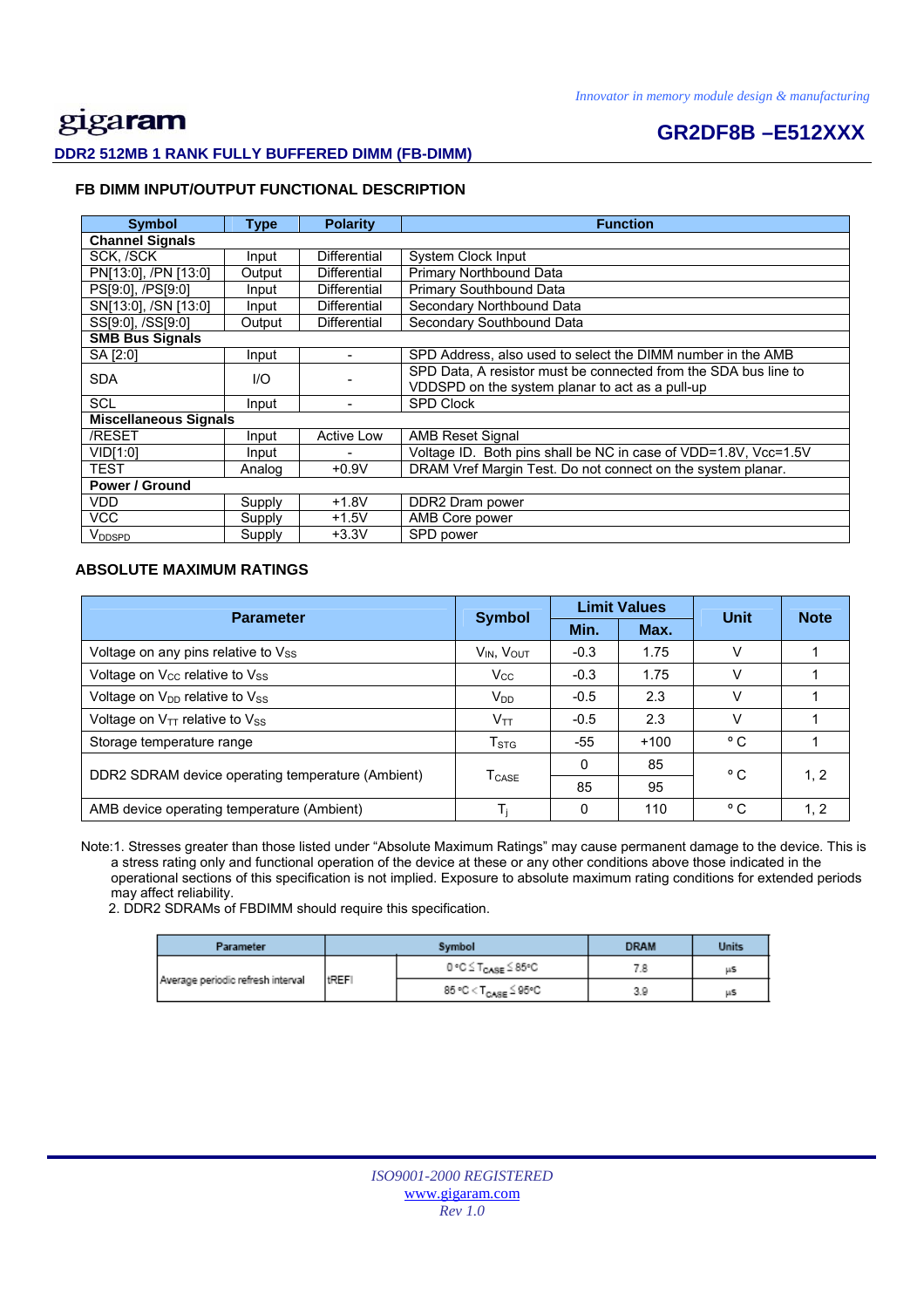## gigaram

#### **DDR2 512MB 1 RANK FULLY BUFFERED DIMM (FB-DIMM)**

### **GR2DF8B –E512XXX**

#### **OPERATING TEMPERATURE RANGE**

| <b>Parameter</b>                      |                            | <b>Limit Values</b> |        | Unit           | <b>Notes</b> |  |
|---------------------------------------|----------------------------|---------------------|--------|----------------|--------------|--|
|                                       | <b>Symbol</b>              | Min.                | Max.   |                |              |  |
| DRAM Component Case Temperature Range | $\mathsf{T}_\mathsf{CASE}$ |                     | +95    | $\circ$ $\sim$ | 1, 2, 3, 4   |  |
| AMB Component Case Temperature Range  | I CASE                     |                     | $+110$ | $\circ$ $\sim$ |              |  |

 Note: 1. Stresses greater than those listed under "Absolute Maximum Ratings" may cause permanent damage to the device. This is a stress rating only and functional operation of the device at these or any other conditions above those indicated in the operational sections of this specification is not implied. Exposure to absolute maximum rating conditions for extended periods may affect reliability.

2. Within the DRAM Component Case Temperature range all DRAM specification will be supported.

3. Above 85 º C DRAM case temperature the Auto-Refresh command interval has to be reduced to tREF1= 3.9us.

 4. Self-Refresh period is hard-coded in the DRAMs and therefore it is imperative that the system ensures the DRAM is below 85 º C case temperature before initiating self-refresh operation.

#### **INPUT DC OPERATING CONDITIONS**

| <b>Parameter</b>                  | <b>Symbol</b>                 |                      | <b>Limit Values</b>  |                      |             | <b>Notes</b> |
|-----------------------------------|-------------------------------|----------------------|----------------------|----------------------|-------------|--------------|
|                                   |                               | Min.                 | Norm.                | Max.                 | <b>Unit</b> |              |
| AMB supply Voltage                | $V_{\rm CC}$                  | 1.455                | 1.50                 | 1.575                | V           |              |
| DDR2 SDRAM Supply Voltage         | $V_{DD}$                      | 1.7                  | 1.8                  | 1.9                  | V           |              |
| <b>Termination Voltage</b>        | $V_{TT}$                      | $0.48 \times V_{DD}$ | $0.50 \times V_{DD}$ | $0.52 \times V_{DD}$ | V           |              |
| <b>EEPROM supply Voltage</b>      | $\mathsf{V}_{\mathsf{DDSPD}}$ | 3.0                  | 3.3                  | 3.6                  | V           |              |
| SPD Input HIGH (logic1) Voltage   | $V_{IH(DC)}$                  |                      |                      | V <sub>DDSPD</sub>   | v           |              |
| SPD Input LOW (logic0) Voltage    | $V_{IL(DC)}$                  | 1.0                  |                      | 0.8                  | V           |              |
| RESET Input HIGH (logic1) Voltage | $V_{IH(DC)}$                  |                      |                      |                      | V           | 2            |
| RESET Input LOW (logic0) Voltage  | $V_{IL(DC)}$                  |                      |                      | 0.5                  | V           |              |
| Leakage Current (RESET)           | ΙL.                           | $-90$                |                      | 90                   | uA          | 2            |
| Leakage Current (link)            | h.                            | -5                   |                      | 5                    | uA          | 3            |

Note: 1. Applies for SMB and SPD bus signals.

2. Applies for AMB CMOS signal RESET#.

3. For other AMB related DC parameters, please refer to the high-speed differential link interface specification.

#### **TIMING PARAMETERS**

| <b>Parameter</b>                        | <b>Symbol</b>               |      | <b>Unit</b> | <b>Notes</b>   |             |      |
|-----------------------------------------|-----------------------------|------|-------------|----------------|-------------|------|
|                                         |                             | Min. | Norm.       | Max.           |             |      |
| El Assertion Pass-Thru Timing           | t <sub>El Propagate</sub> t |      |             | 4              | clks        |      |
| El Deassertion Pass-Thru Timing         | t <sub>EID</sub>            |      |             | <b>Bitlock</b> | <b>Clks</b> | 2    |
| <b>El Assertion Duration</b>            | t∈ı                         | 100  |             |                | <b>Clks</b> | 1, 2 |
| FBD Cmd to DDR Clk out that latches Cmd |                             |      | 8.1         |                | ns          | 3    |
| FBD Cmd t DDR Write                     |                             |      | <b>TBD</b>  |                | ns          |      |
| DDR Read to FBD (last DIMM)             |                             |      | 5.0         |                | ns          | 4    |
| Resample Pass-Thru time                 |                             |      | 1.075       |                | ns          |      |
| ResynchPass-Thru time                   |                             |      | 2.075       |                | ns          |      |
| <b>Bit Lock Interval</b>                | t <sub>BitLock</sub>        |      |             | 119            | frames      |      |
| Frame Lock Interval                     | <b>TFrameLock</b>           |      |             | 154            | frames      |      |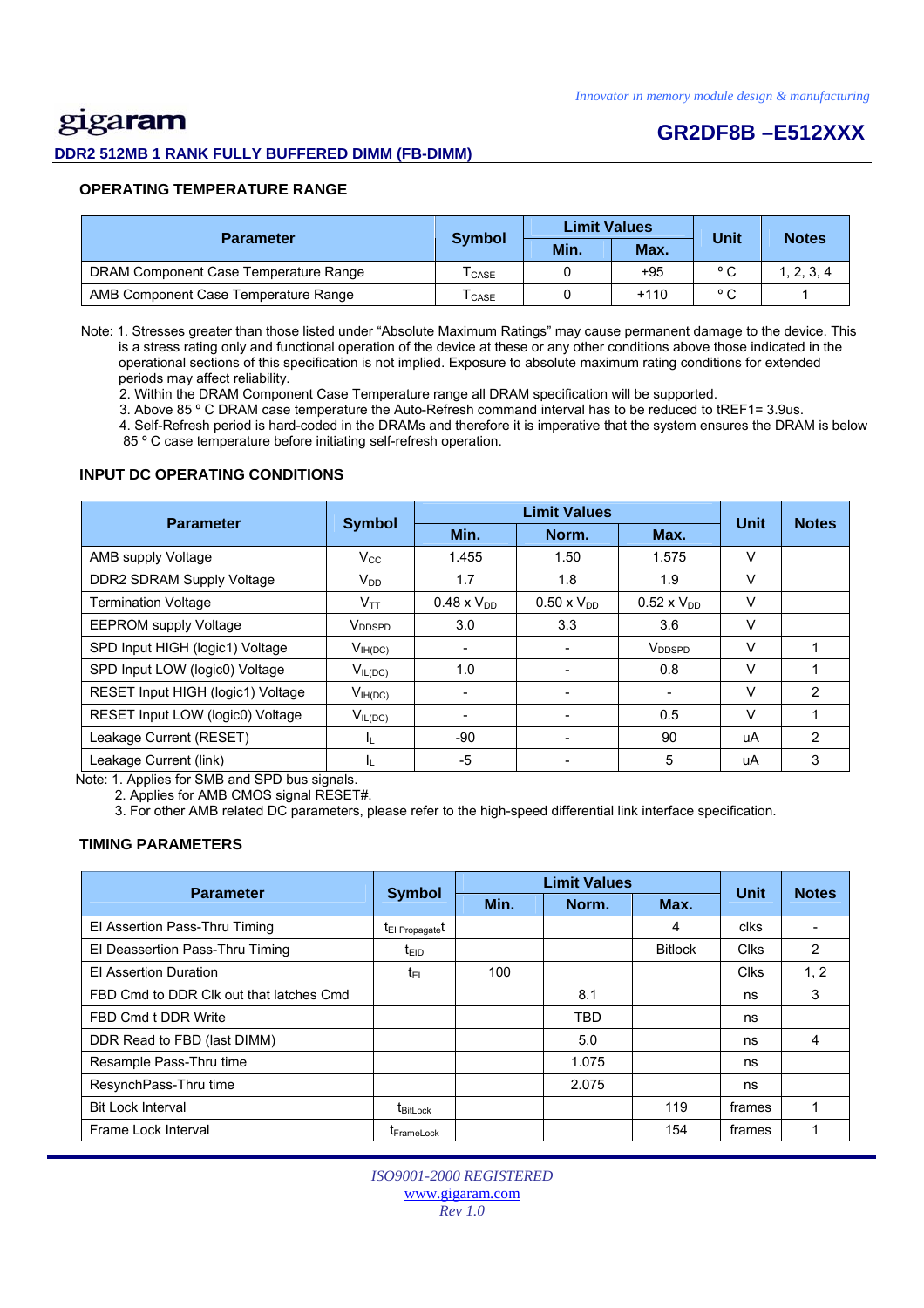#### **DDR2 512MB 1 RANK FULLY BUFFERED DIMM (FB-DIMM)**

# **GR2DF8B –E512XXX**

Note: 1. Defined in FB-DIMM Architecture and Protocol Spec.

- 2. Clocks defined as core clocks=2x SCK input
- 3. @DDR2-667 measured from beginning of frame at southbound input to DDR clock output that latches the first command of a frame to the DRAMs.
- 4. @DDR2-667 measured from latest DQS input AMB to start of matching data frame at northbound FB-DIMM outputs.

#### **I<sub>cc</sub>/I<sub>DD</sub> SPECIFICATION FOR FB-DIMM**

| <b>Symbol</b>                        | PC2-4200       | PC2-5300       | <b>Unit</b>             | <b>Note</b> |
|--------------------------------------|----------------|----------------|-------------------------|-------------|
| $I_{CC}$ Idle $_0$                   | 1,890          | 2,210          | mA                      |             |
| $P_{CC}$ Idle $_0$                   | 2.8            | 3.27           | W                       |             |
| $I_{DD}$ Idle 0                      | 690            | 720            | mA                      |             |
| $P_{DD}$ Idle $_0$                   | 1.22           | 1.29           | W                       |             |
| $I_{TOT}$ $Idle$ 0                   | 2,580          | 2,930          | mA                      |             |
| $P_{TOT}$ Idle 0                     | 4.03           | 4.55           | W                       |             |
| $I_{CC}$ Idle 1                      | 2,420          | 2,820          | mA                      |             |
| $P_{CC}$ Idle_1                      | 3.55           | 4.12           | W                       |             |
| $I_{DD}$ Idle_1                      | 690            | 730            | mA                      |             |
| $P_{DD}$ _Idle_1                     | 1.23           | 1.3            | W                       |             |
| $I_{TOT}$ dle 1                      | 3,100          | 3,540          | mA                      |             |
| P <sub>TOT</sub> Idle 1              | 4.78           | 5.41           | W                       |             |
| I <sub>CC</sub> Active 1             | 2,610          | 3,010          | mA                      |             |
| P <sub>CC</sub> _Active_1            | 3.83           | 4.4            | W                       |             |
| I <sub>DD</sub> _Active_1            | 2,100          | 2,030          | mA                      |             |
| P <sub>DD</sub> _Active_1            | 3.74           | 3.62           | W                       |             |
| <b>I<sub>TOT</sub>_Active_1</b>      | 4,710          | 5,040          | mA                      |             |
| P <sub>TOT</sub> _Active_1           | 7.56           | 8.01           | W                       |             |
| I <sub>CC</sub> _Active <sub>2</sub> | 0              | $\mathbf 0$    | mA                      |             |
| P <sub>CC</sub> _Active_2            | 0              | $\Omega$       | W                       |             |
| <b>I<sub>DD</sub>_Active_2</b>       | $\mathbf 0$    | $\Omega$       | mA                      |             |
| P <sub>DD</sub> _Active_2            | $\overline{0}$ | $\pmb{0}$      | $\overline{W}$          |             |
| I <sub>TOT</sub> _Active_2           | 0              | $\overline{0}$ | mA                      |             |
| P <sub>TOT</sub> _Active_2           | $\overline{0}$ | $\overline{0}$ | W                       |             |
| <b>ICC IBIST</b>                     | 3,250          | 3,820          | mA                      |             |
| P <sub>CC</sub> IBIST                | 4.76           | 5.56           | $\overline{\mathsf{W}}$ |             |
| <b>IDD IBIST</b>                     | 650            | 690            | mA                      |             |
| P <sub>DD IBIST</sub>                | 1.16           | 1.23           | W                       |             |
| <b>I</b> TOT IBIST                   | 3,900          | 4,500          | mA                      |             |
| P <sub>TOT IBIST</sub>               | 5.91           | 6.78           | W                       |             |
| <b>ICC</b> Training                  | 2,960          | 3,470          | mA                      |             |
| P <sub>CC_Training</sub>             | 4.35           | 5.06           | W                       |             |
| <b>IDD</b> Training                  | 650            | 690            | mA                      |             |
| P <sub>DD_Training</sub>             | 1.16           | 1.23           | W                       |             |
| <b>ITOT Training</b>                 | 3,610          | 4,150          | mA                      |             |
| P <sub>TOT</sub> Training            | 5.5            | 6.28           | W                       |             |
| $I_{CC}$ El                          | 1,310          | 1,570          | mA                      |             |
| $P_{CC}$ EI                          | 1.94           | 2.32           | W                       |             |
| $I_{DDE}$                            | 120            | 120            | mA                      |             |
| $P_{DD\_EI}$                         | 0.2            | 0.21           | W                       |             |
| $I_{\text{TOT}}$ EI                  | 1,420          | 1,690          | mA                      |             |
| P <sub>TOT EI</sub>                  | 2.14           | 2.53           | W                       |             |
| I <sub>CC MEMBIST</sub>              | 2,620          | 3,030          | mA                      |             |
| P <sub>CC MEMBIST</sub>              | 3.84           | 4.43           | W                       |             |
| <b>IDD MEMBIST</b>                   | 2,260          | 2,320          | mA                      |             |
| P <sub>DD</sub> MEMBIST              | 4.03           | 4.12           | W                       |             |
| <b>ITOT MEMBIST</b>                  | 4,880          | 5,340          | mA                      |             |
| P <sub>TOT</sub> MEMBIST             | 7.87           | 8.54           | W                       |             |

Note: The power is calculated as follows: Pcc=Vcc x Icc where Vcc=1.5V

*ISO9001-2000 REGISTERED*  www.gigaram.com *Rev 1.0*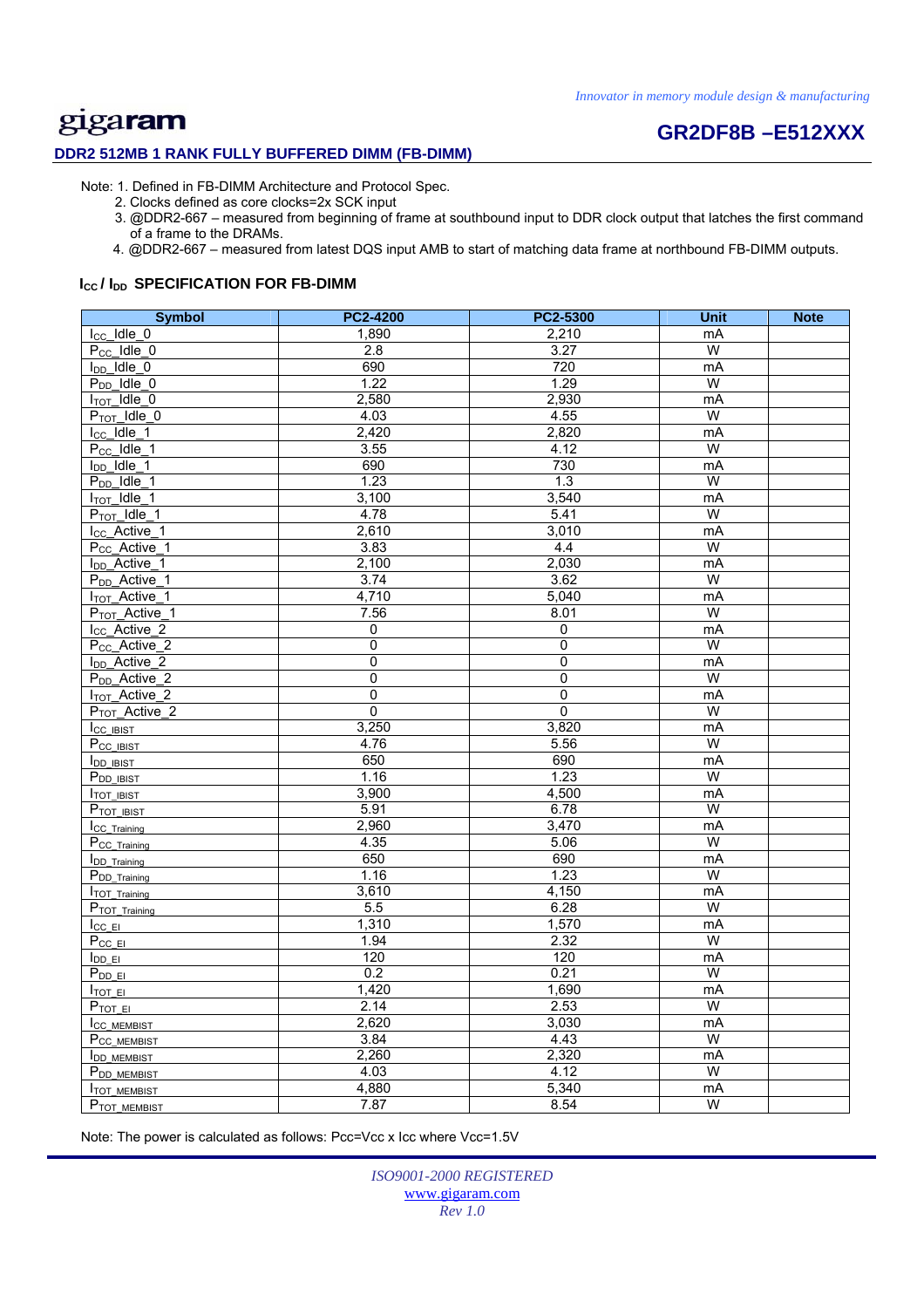**GR2DF8B –E512XXX** 

## gigaram

#### **DDR2 512MB 1 RANK FULLY BUFFERED DIMM (FB-DIMM)**

#### **FUNCTIONAL BLOCK DIAGRAM**